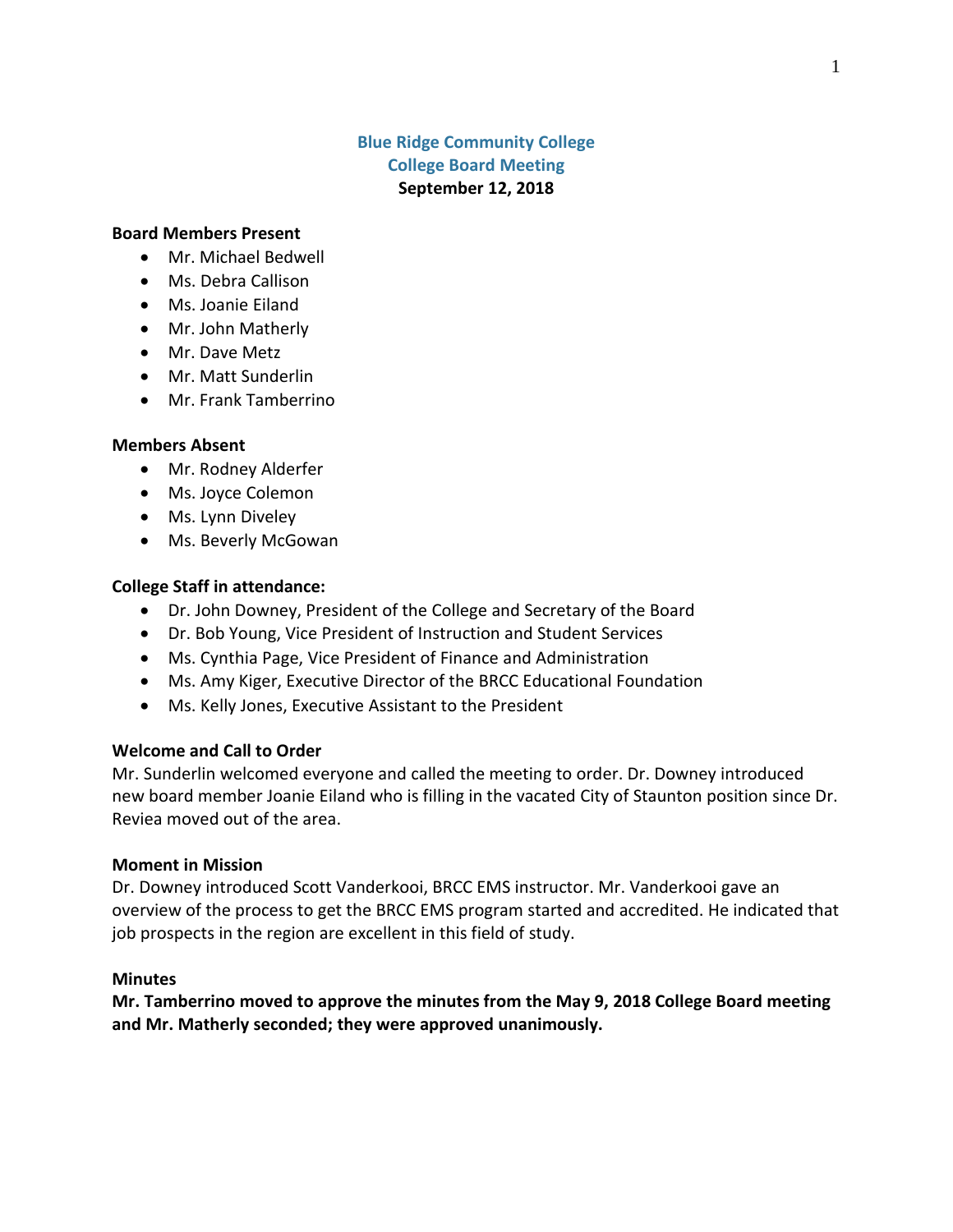# **Finance and Facilities Committee**

# **Local Funds Financial Report**

Ms. Page presented the local funds financial results for the twelve months ended June 30, 2018 and the one month of the current fiscal year ended July 31, 2018. **There was a motion to approve and to be filed for audit by Mr. Matherly, seconded by Mr. Bedwell; this was approved unanimously.**

## **Facilities Projects Update**

Ms. Page reviewed the status of construction projects.

- The roof of J building was replaced this summer.
- Parking Deck-the BRCC logo has been placed on the side of the deck.
- Bioscience Building-The construction on the Bioscience Building is underway and is proceeding on schedule. Ms. Page shared photos of the construction with the board members.

#### **New Business:**

Ms. Page reviewed the findings for BRCC included in the audit of the community college system by the Auditor of Public Accounts for the year ended June 30, 2017. Ms. Page reported that none of the findings were repeat findings and procedures have been put in place to correct the issues noted.

### **Signs for North and South Entrance:**

The Chancellor approved signs for the north and south entrance to the college. The South entrance sign was struck by a vehicle and needs replacement. A matching sign will be added at the North campus entrance, and a direction sign will be added on the South driveway.

### **Curriculum and Student Affairs Committee**

Dr. Young reported for the committee.

### **INFORMATION ITEMS**

- 1. Status of curriculum going to VCCS and SCHEV
	- a. The Advanced Manufacturing Technology AAS degree and CSC's have been approved by SCHEV and SACSCOC.
	- b. The Associate of Fine Arts degree in Visual Arts was withdrawn from SCHEV consideration.
	- c. The EMS degree was approved by the VCCS; we are currently addressing concerns from SCHEV. A non-credit EMS program is being taught this fall, with the credit program planned to start Spring 2019.
	- d. The Auto degree package was approved by VCCS; we are currently addressing concerns from SCHEV.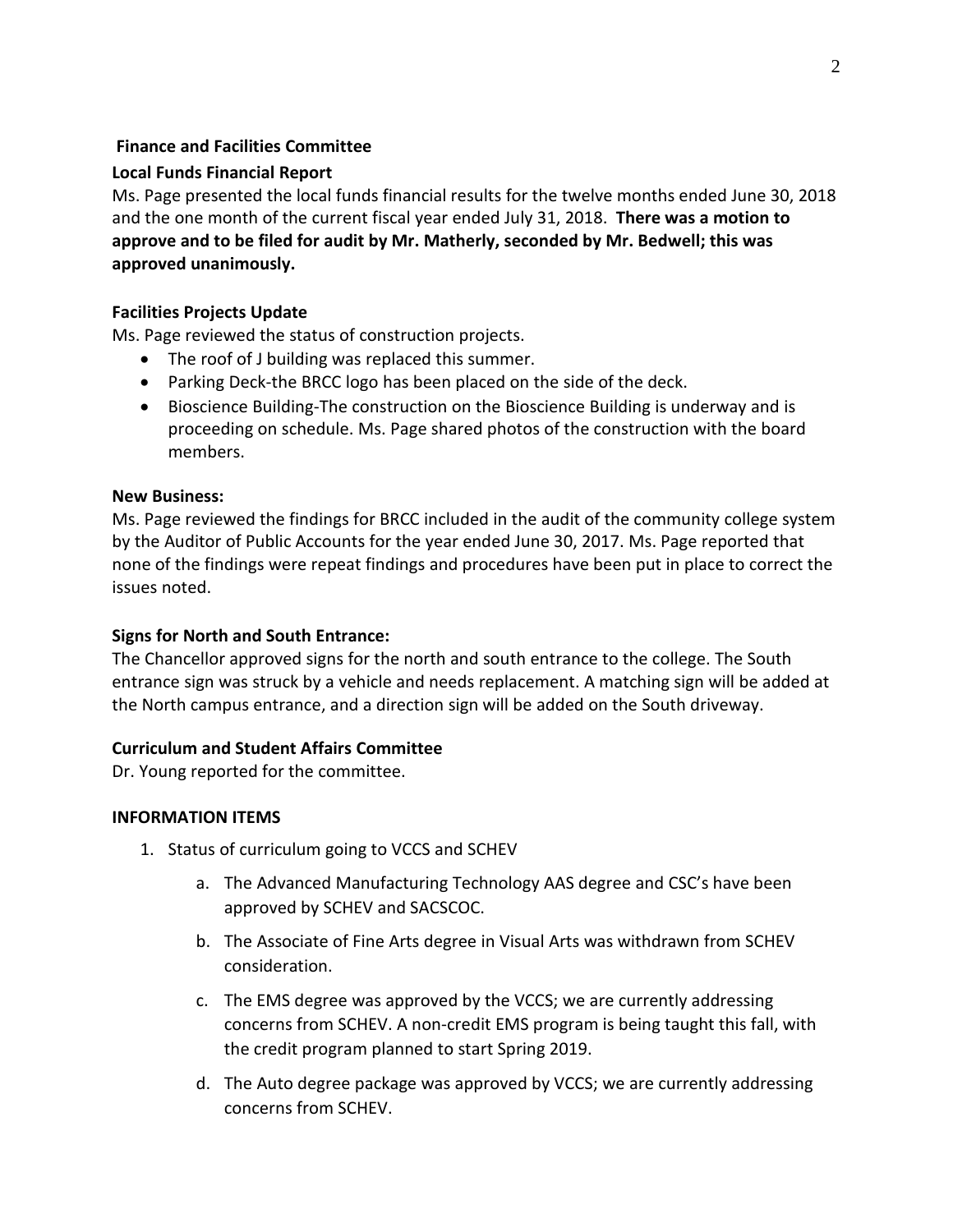- e. The Marketing Specialization was approved by the VCCS.
- 2. Catalog Update-the online catalog implementation using Courseleaf Software is ongoing and we are getting close. We do have a number of curriculum issues we have discovered as we have worked with Courseleaf and with Pathways and EAB Navigate.
- 3. EAB Navigate Update-this software is VCCS system-wide and integrates all parts of student services and advising. BRCC will need to complete all curriculum by the February 2019 College Curriculum Committee meeting and the March 2019 College Board meeting so that we are ready to implement Navigate in March 2019.

### **Personnel Report**

Ms. Page reviewed the personnel report on page 44.

## **Enrollment**

Dr. Young distributed and reviewed the enrollment report noting that enrollment is up for the year for the first time in quite awhile; enrollment across the VCCS is down overall. Dr. Downey noted that adult enrollment 25-45 years old is down while traditional age student enrollment is up.

## **Educational Foundation**

Ms. Kiger reviewed the reports for the BRCC Educational Foundation, noting that 100% participation from the boards has been very important and appreciated in the past and they are hoping to have it again this year. Ms. Kiger noted how important the annual fund and unrestricted funds are to support the needs of the college.

Dr. Downey will be giving tours of the college to Foundation Board members and invited the College Board to attend if they would like to participate.

### **Old Business**

There was no old business

### **New Business**

### **Foundation 2018-2019**

Dr. Downey reported that the Spring Fling Auction/Fundraiser will be Friday, April 12, 2019 and they would like to serve alcohol at the event.

**Mr. Matherly moved to approve alcohol at Spring Fling and Ms. Callison seconded; this was approved unanimously.**

### **Institutional Priorities**

Dr. Downey reviewed his Institutional Priorities which are based on the Chancellor's goals and were included in the packet that was sent to the board before the meeting.

**Mr. Matherly moved to approve Dr. Downey's Institutional Priorities and Ms. Eiland seconded; these were approved unanimously.**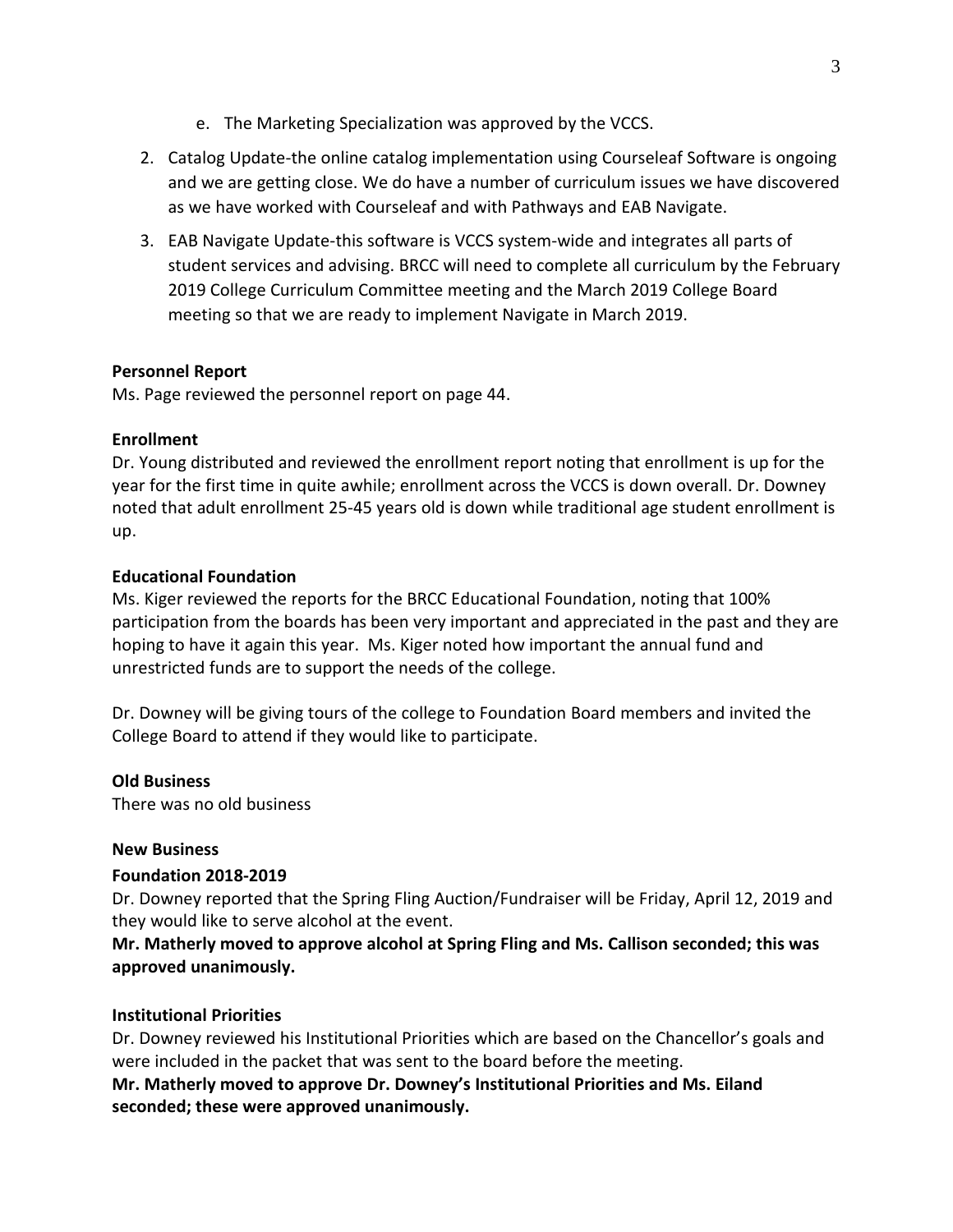### **President's Report**

# **FOIA**

Dr. Downey reviewed the FOIA materials in the board manual noting that any discussion between three or more board members, including email, is considered a meeting and is subject to FOIA.

## **Environmental Scan**

Dr. Young reported that BRCC's Strategic Planning committee is collecting info from boards and curriculum advisory committees and asked for the College Board's input on these questions:

- 1. What is BRCC doing well and what makes BRCC unique?
- 2. What does a successful BRCC look like in 2025? i.e. What should we be doing in the future?

Noted by the board Doing well Online catalog Looking to be a leader in education Noted that the speaker (DJ Diehl) at the President's lunch was a good example of the lifelong impact BRCC has on people, good to look for ways to engage more students in Learning Can be Fun

What we should be doing in the future Emphasis on the soft skills

# **Dr. Downey's Report**

Governing boards typically do a self-evaluation so the College will have the board do one this year, probably in May.

BRCC was awarded \$100,000 by the General Assembly for the Waynesboro Online Outpost. This will provide a place for people in Waynesboro to use computers/high speed internet to take online classes, register, etc.

GO-VA grant-BRCC was awarded a \$200,000 grant to support Cyber Security Instruction; we were hoping to train 40 people and have already had over 60 people express an interest. There have been some people interested that do not have the the computer skills needed so the Foundation has provided scholarships for them to take classes to improve the skills needed to be part of this program.

Dr. Downey reviewed the calendar for the upcoming events highlighting the Community Breakfast series in October.